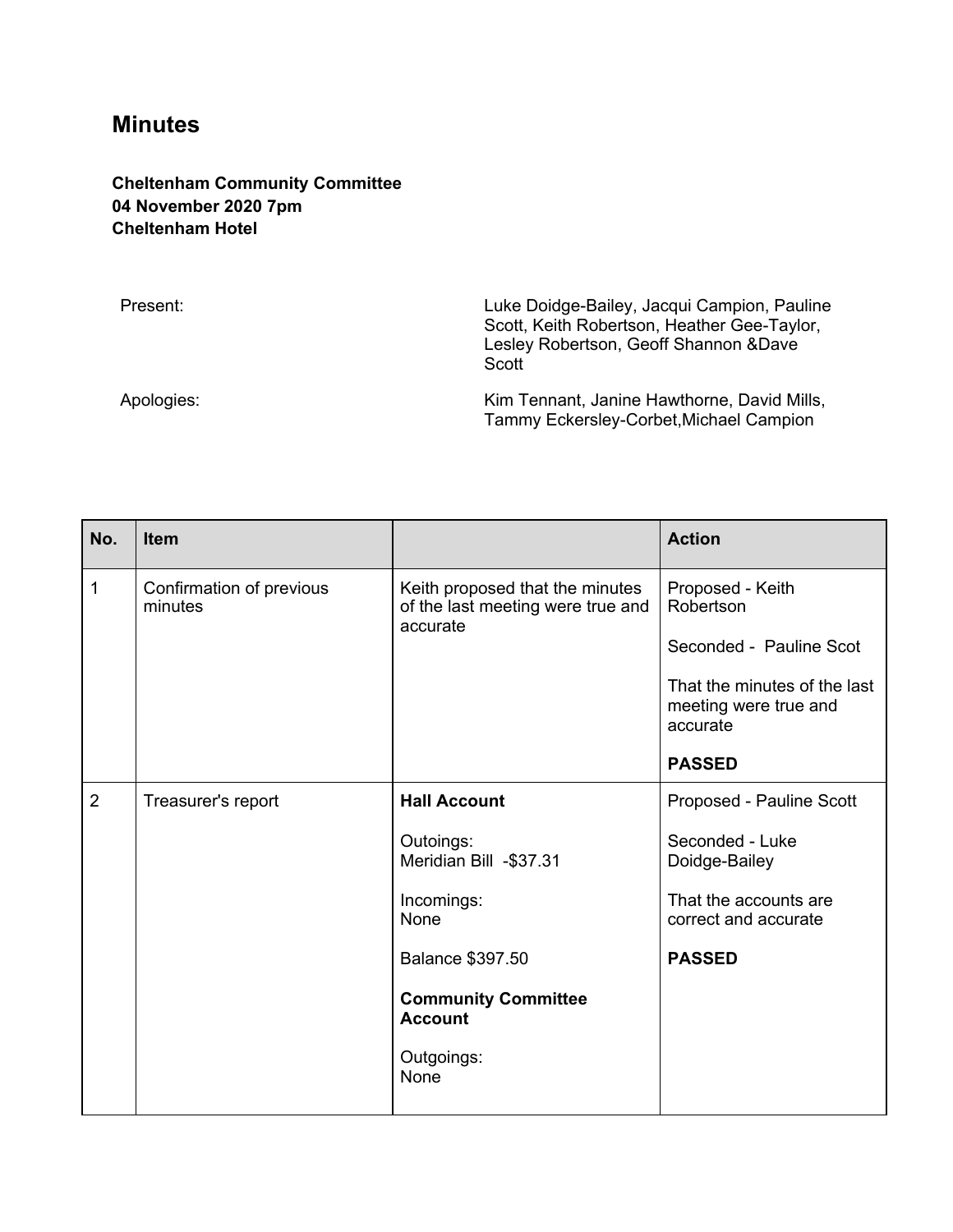|   |                                      | Incomings:<br>Raffles: +\$170.00                                                                                                                                                |                                         |
|---|--------------------------------------|---------------------------------------------------------------------------------------------------------------------------------------------------------------------------------|-----------------------------------------|
|   |                                      | Balance \$4067.08                                                                                                                                                               |                                         |
|   |                                      |                                                                                                                                                                                 |                                         |
|   |                                      |                                                                                                                                                                                 |                                         |
|   |                                      |                                                                                                                                                                                 |                                         |
|   |                                      |                                                                                                                                                                                 |                                         |
|   |                                      |                                                                                                                                                                                 |                                         |
| 3 | Matters Arising from last<br>meeting | <b>Communication with NZTA re:</b><br>bridge                                                                                                                                    |                                         |
|   |                                      | Luke is drafting up a letter that<br>he will send once he has been<br>given access to the community<br>committee email account                                                  |                                         |
|   |                                      | <b>CCTV</b>                                                                                                                                                                     |                                         |
|   |                                      | Pauline and Keith have<br>submitted an application to the<br>Central Energy Trust for funding.                                                                                  |                                         |
|   |                                      | <b>Almadale</b>                                                                                                                                                                 |                                         |
|   |                                      | The burnt tree has been<br>removed and a small sign<br>erected warning that vehicles<br>are banned from the bush area.<br>However, it is probably too small<br>for the purposes | Keith to follow up with<br>rec services |
|   |                                      | Pest control volunteer (Alisdair)<br>has suddenly become<br>uncontactable                                                                                                       | Keith to follow up                      |
|   |                                      | <b>Playground Opening 07</b><br>November 2020                                                                                                                                   |                                         |
|   |                                      | Flyers have gone to Feilding<br>Information Centre to advertise<br>the event                                                                                                    |                                         |
|   |                                      | There will be no slip and slide as                                                                                                                                              |                                         |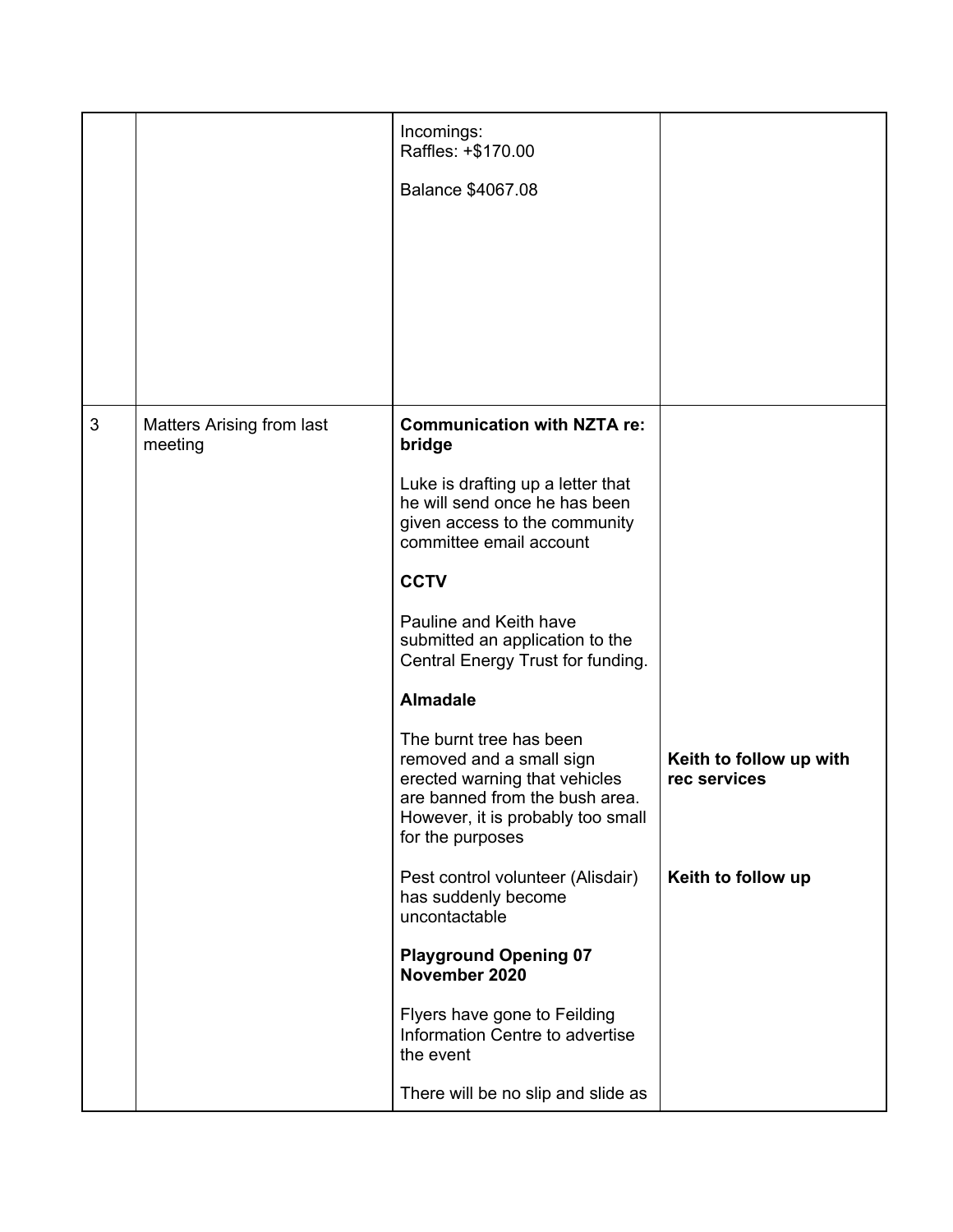|  | it will be too large and<br>dangerous                                                                           | Luke - Moved<br>Jacqui - Seconded                                                                          |
|--|-----------------------------------------------------------------------------------------------------------------|------------------------------------------------------------------------------------------------------------|
|  | Keith has purchased a bunch of<br>pickets to sell at \$20 each for<br>donations                                 | The committee thanks the<br>organizing group - Pauline,<br>Keith Tammy and Cindy for<br>their hard work in |
|  | Children's activities will include:                                                                             | organising the playground<br>opening                                                                       |
|  | Face painting<br>Sack Race<br>Egg and Spoon Race<br><b>Bouncy Castle</b>                                        | <b>PASSED</b>                                                                                              |
|  | Luke to MC event with her<br>worship the mayor to open                                                          |                                                                                                            |
|  | Keith has procured silage wrap<br>to act as a ribbon                                                            |                                                                                                            |
|  | BBQ has been ordered from Rec<br>Services and we have also been<br>offered a gazebo and extra<br>traffic cones. |                                                                                                            |
|  | The traffic cones need to be<br>picked up by 3pm on 06<br>November                                              | Keith to pick up cones                                                                                     |
|  | Hall                                                                                                            |                                                                                                            |
|  | Front door has been repaired                                                                                    |                                                                                                            |
|  | Rotten Kitchen back door is still<br>waiting on MDC to action                                                   |                                                                                                            |
|  | We ran out of time to get quote<br>for adding alarms to the hall                                                |                                                                                                            |
|  | <b>Toilets</b>                                                                                                  |                                                                                                            |
|  | MSC has put up two signs to<br>specify a 10 minute parking limit<br>on the gravel outside the<br>playground.    |                                                                                                            |
|  | However, the committee is<br>unhappy with the lack of effort<br>and port communication from the                 |                                                                                                            |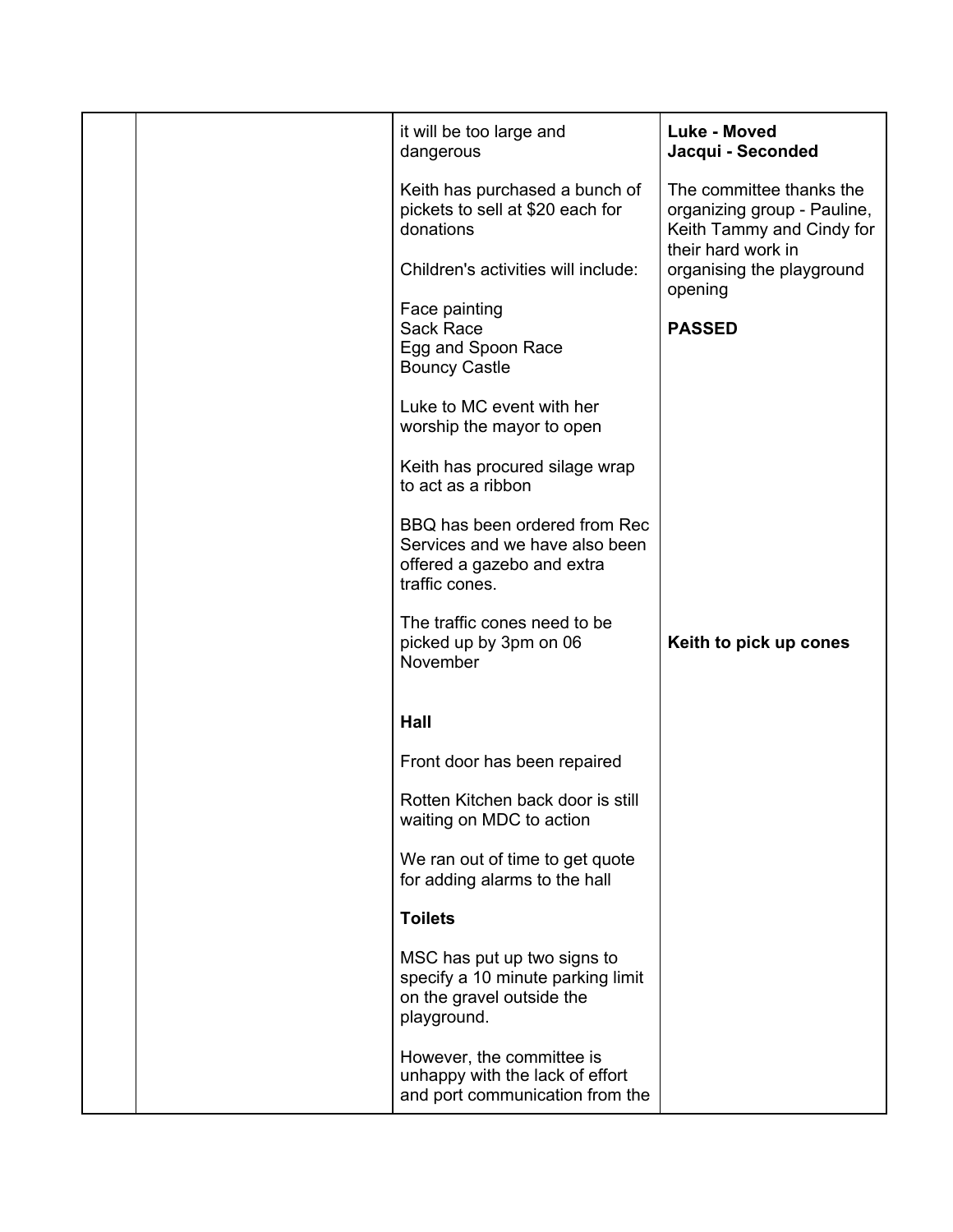|   |                         | Council.                                                                                                                                                                                                                 |                                                                                                                                                                          |
|---|-------------------------|--------------------------------------------------------------------------------------------------------------------------------------------------------------------------------------------------------------------------|--------------------------------------------------------------------------------------------------------------------------------------------------------------------------|
|   |                         | There are also concerns that the<br>community is paying drainage<br>rates but there's been no<br>maintenance                                                                                                             | Luke + Keith to draft<br>letter to MDC                                                                                                                                   |
|   |                         | HGT suggested that the council<br>should contact Hamish Waugh,<br>Infrastructure Manager at MDC<br>to raise these concerns.                                                                                              | Moved - Keith<br><b>Seconded - Pauline</b>                                                                                                                               |
|   |                         | Suggestion that the committee<br>should simply purchase its own<br>yellow paint and add its own<br>lines                                                                                                                 | Committee should<br>purchase some yellow<br>paint to mark its own lines                                                                                                  |
|   |                         |                                                                                                                                                                                                                          | <b>PASSED</b>                                                                                                                                                            |
| 4 | <b>Council Report</b>   | LTP is in progress (including the<br>new community facilities<br>strategy)<br>Interviews for new CE will be<br>taking place next week                                                                                    |                                                                                                                                                                          |
| 6 | <b>General Business</b> | Suggestion from Jacqui that<br>instead of having a formal<br>meeting every month, the<br>committee should move these to<br>a bi-montly cycle and hold an<br>informal meeting followed by a<br>community event in between | Moved - Keith<br>Seconded - Jacqui<br>That the committee adopt a<br>bi-monthly meeting<br>schedule and hold a<br>community event in<br>between meetings<br><b>PASSED</b> |
|   |                         | <b>CCC Christmas Function 01</b><br>December.2020                                                                                                                                                                        |                                                                                                                                                                          |
|   |                         | Potluck with a \$10 present                                                                                                                                                                                              |                                                                                                                                                                          |
|   |                         | Invitation for Geoff Shannon to<br>join the committee                                                                                                                                                                    | <b>Moved - Luke</b><br><b>Seconded Keith</b>                                                                                                                             |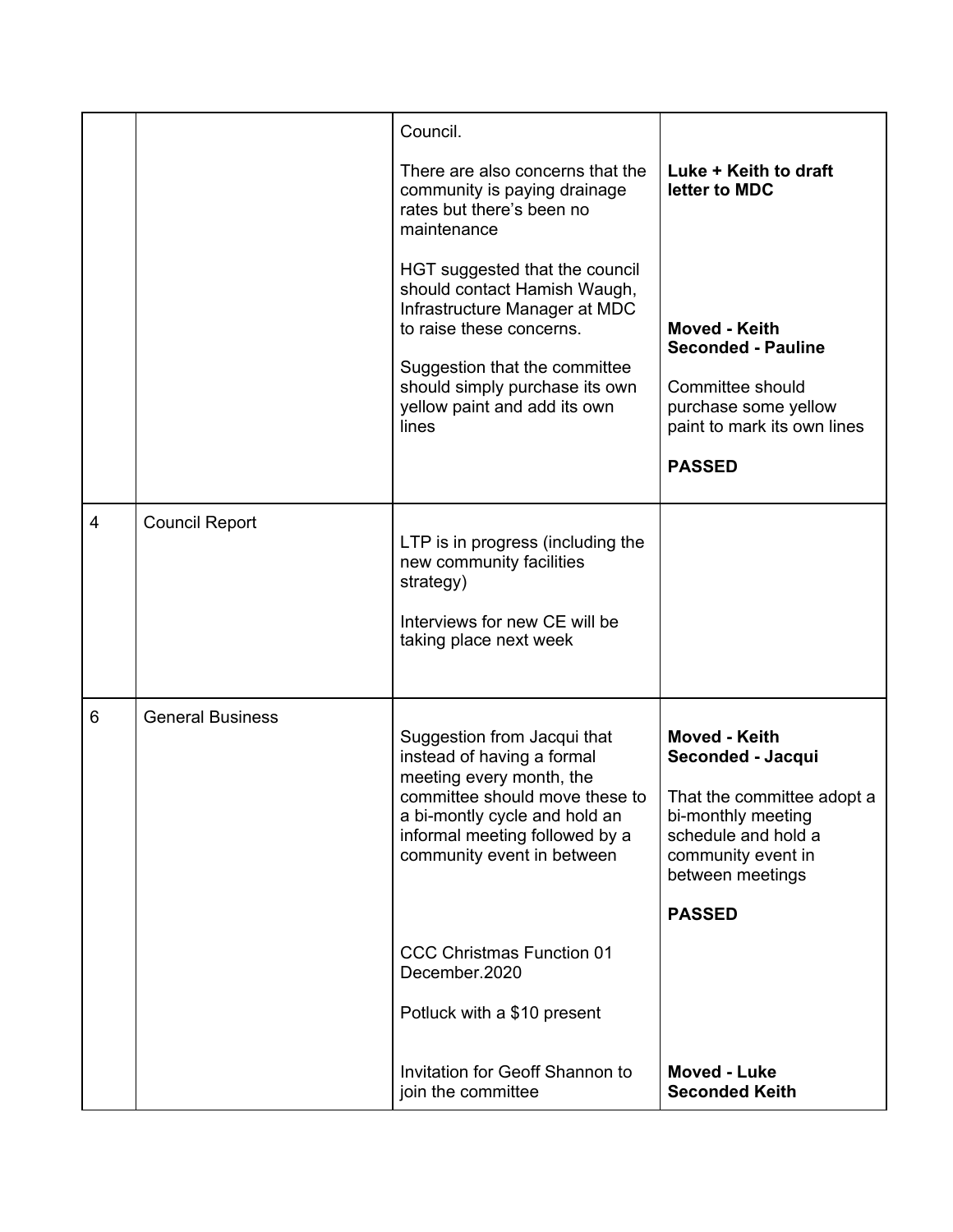|                |                |                                                                                                                                                                                                                                                                                                                                                                                                                                                                                                                                                                                                                                                                                                  | That Geoff Shannon be<br>invited to join the<br>Committee<br><b>PASSED</b> |
|----------------|----------------|--------------------------------------------------------------------------------------------------------------------------------------------------------------------------------------------------------------------------------------------------------------------------------------------------------------------------------------------------------------------------------------------------------------------------------------------------------------------------------------------------------------------------------------------------------------------------------------------------------------------------------------------------------------------------------------------------|----------------------------------------------------------------------------|
| $\overline{7}$ | Correspondence | Generator SOP<br>Invite from Halcombe to the<br>Hello<br>Halcombe community party<br><b>Meridian Power Bill</b><br>Rural Community Worker re:<br>CINCOSS meeting and MDC<br>strategic plan<br>Letter to Catholic Diocese to<br>invite a representative to<br>playground opening - Liam<br>Greer will be attending<br>Letter from CET to acknowledge<br>camera funding application and<br>asking for bank statements<br>Email from Alison Short<br>accepting invitation to<br>playground opening<br><b>Email to Central Engineering</b><br>asking for the playground gates<br>to be changed. Again<br>Letter from Delywn Corbett<br>asking for children crossing<br>signs on each entrance to the | Keith to pass on sign<br>request to MDC<br>Luke to draft response          |